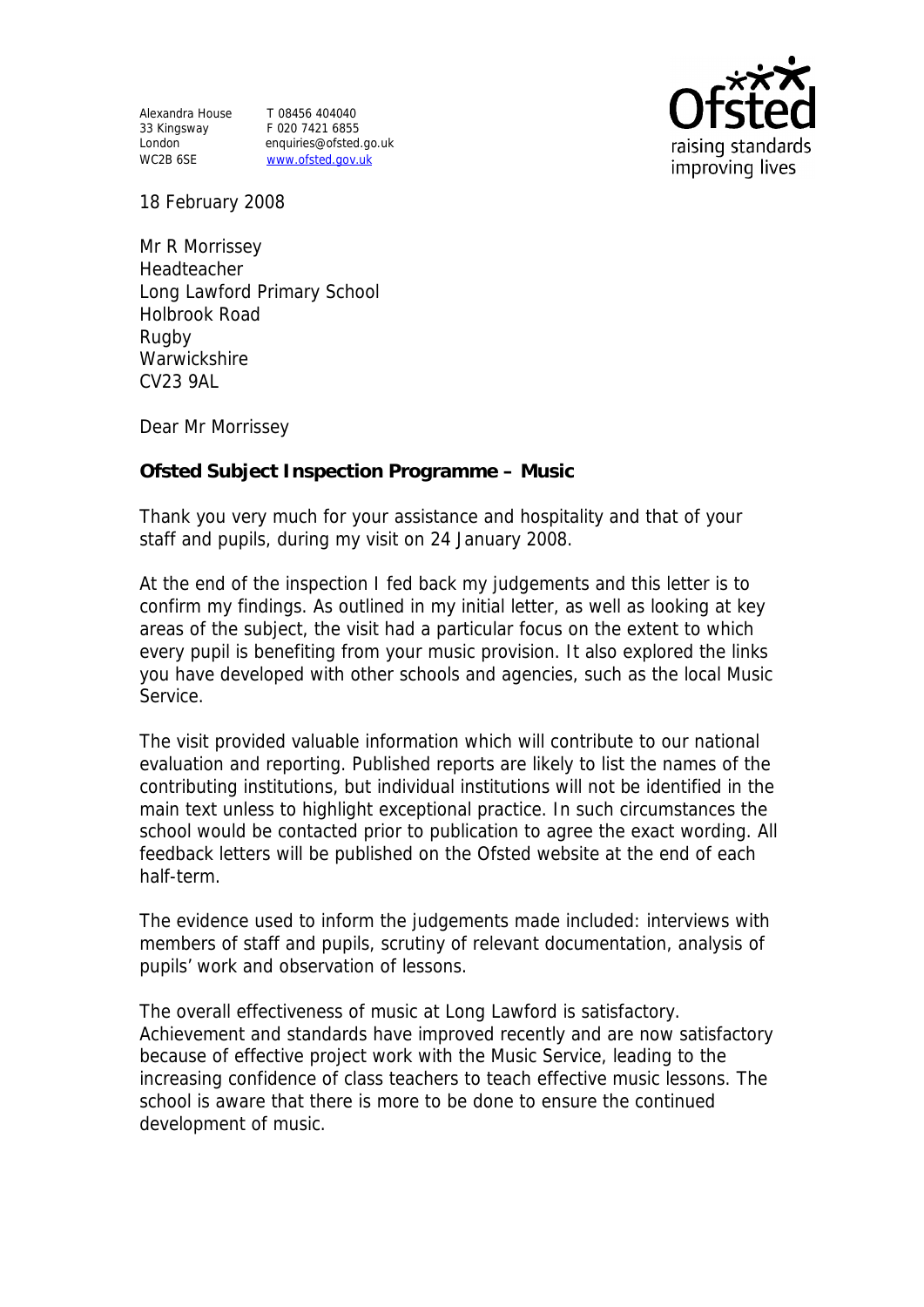## **Achievement and Standards**

Achievement and standards are satisfactory.

- Pupils start school with broadly average attainment. The standard of their work in music is also in line with national expectations at the end of Key Stage 1 and in Key Stage 2, representing satisfactory progress.
- Pupils enjoy music. They respond well in the singing project where good expectations enable them to participate enthusiastically, gain in selfconfidence, and contribute effectively. Pupils' rhythmic skills are developing well, especially in Key Stage 1. Key Stage 2 pupils particularly enjoy the opportunities that they are given to create their own musical ideas in response to a literary or visual stimulus.
- Numbers of pupils participating in instrumental tuition and extra-curricular activities are low but improving through partnership with the Music Service.

## **Quality of teaching and learning**

The overall quality of teaching and learning is satisfactory.

- Pupils' behaviour and enjoyment in lessons is good. Teaching is confident and working relationships are good. Teaching assistants contribute effectively to lessons and are used very well to support pupils when they are working in groups.
- Curriculum lessons are taught by class teachers. All lessons seen during the inspection were satisfactory or better. In these lessons there was an appropriate focus on participation, practical music making and listening. The best teaching was seen in Key Stage 1 where teachers adapted commercially-produced lesson plans to meet pupils' learning, enabling them to make good progress.
- In some lessons, teachers take a cross-curricular approach, for example combining music and literacy. Whilst learning objectives are always clear they do not always focus precisely enough on the specific musical skills to be learnt.
- Teachers' assessment of pupils' progress is inconsistent. Recordings are not used to help pupils evaluate their work or to help teachers plan further learning.

**Quality of the music curriculum and extra-curricular provision**

The overall quality of the curriculum and extra-curricular provision is satisfactory.

• The music curriculum is based on two published schemes of work. These are cross-referenced with the National Curriculum programmes of study to show that all statutory requirements are met.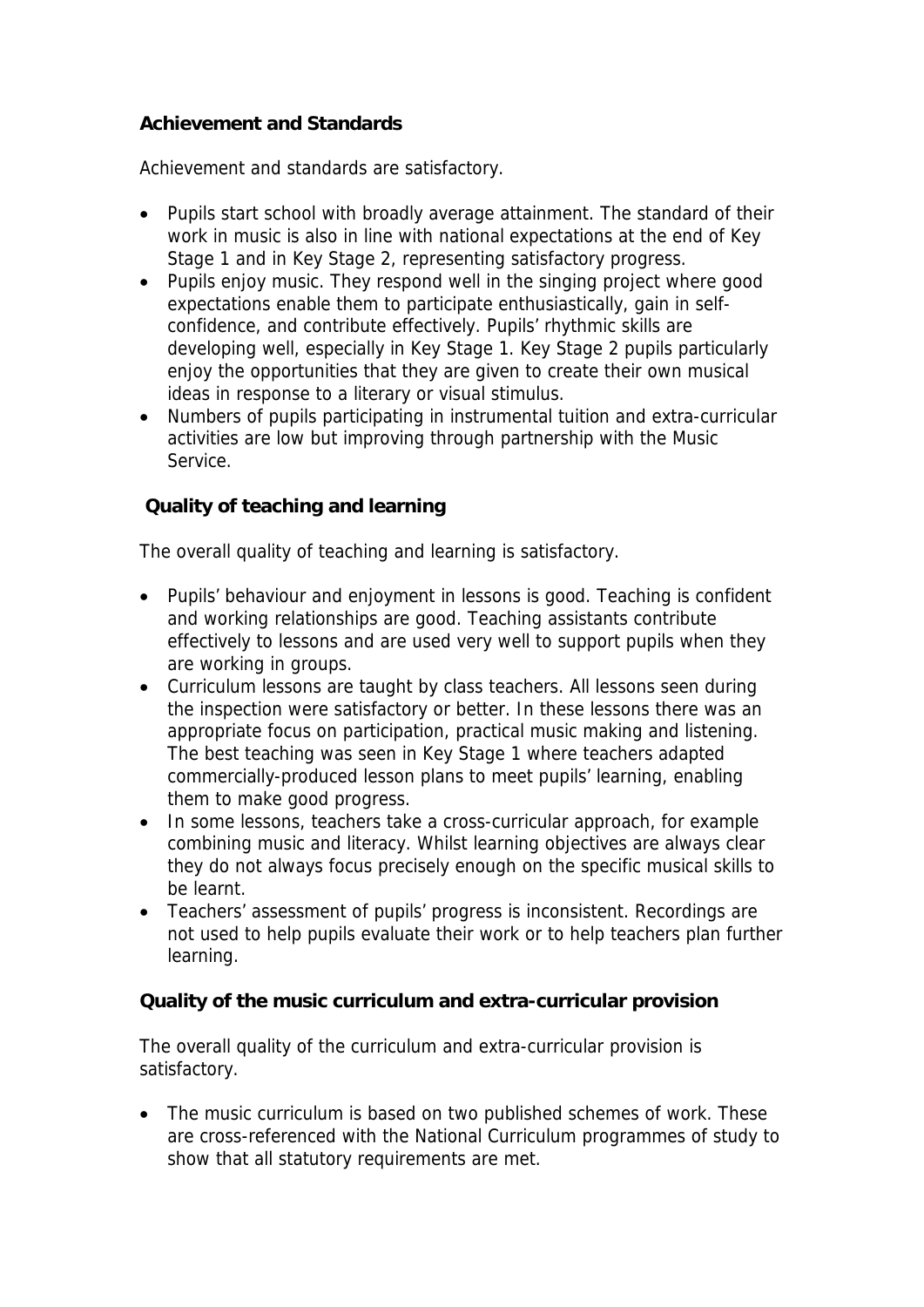- Music is timetabled every week for all classes, although Year 6 pupils said that they did not always receive their weekly class music lesson.
- All pupils participate together in a short-term singing programme. There is also a woodwind tuition programme which gives all pupils in Year 3 a short taster experience on the fife and the clarinet. The effectiveness of this programme is limited because pupils only experience each instrument for half-a term. A few pupils choose to continue in Years 4 and 5. Additional instrumental tuition is also available on guitar and percussion. While these activities are beneficial to pupils' overall musical experience, they are not coordinated sufficiently to ensure a progressive and coherent curriculum in Key Stage 2.
- All Key Stage 1 pupils participate in an annual musical production. In partnership with the Music Service, a weekly after-school club has recently started to provide opportunities for Key Stage 2 singers and instrumentalists.

**Leadership and management of music**

The overall quality of leadership and management is satisfactory.

- The school's self-evaluation of music is honest, realistic and accurately identifies what need to be done to improve provision further. You acted decisively in engaging the Music Service to enhance provision for singing and instrumental learning, and to build the capacity of class teachers. This has ensured that all pupils now receive a satisfactory experience and make satisfactory progress.
- The new music coordinator has appropriate subject knowledge and experience. However, there is insufficient monitoring of teaching and learning in music and insufficient sharing of ideas and good practice amongst class teachers, particularly in assessment.
- There is a dedicated music room which is spacious and well ordered. There are sufficient instruments for class music work although many would benefit from updating. While the instrumental teaching programme is helping to raise achievement and increase participation, pupils are prevented from making better than satisfactory progress because some instruments are shared.

**Subject issues: Data collection and partnerships**

- The school has a good partnership with the County Music Service. In addition to providing vocal and instrumental tuition and extra-curricular opportunities, this has also provided professional development for class teachers, improving their confidence and extending their teaching repertoire.
- Students from the local secondary school have visited Long Lawford to give performances, but there is no curriculum liaison between secondary and primary teachers and pupils do not participate in community music activities.